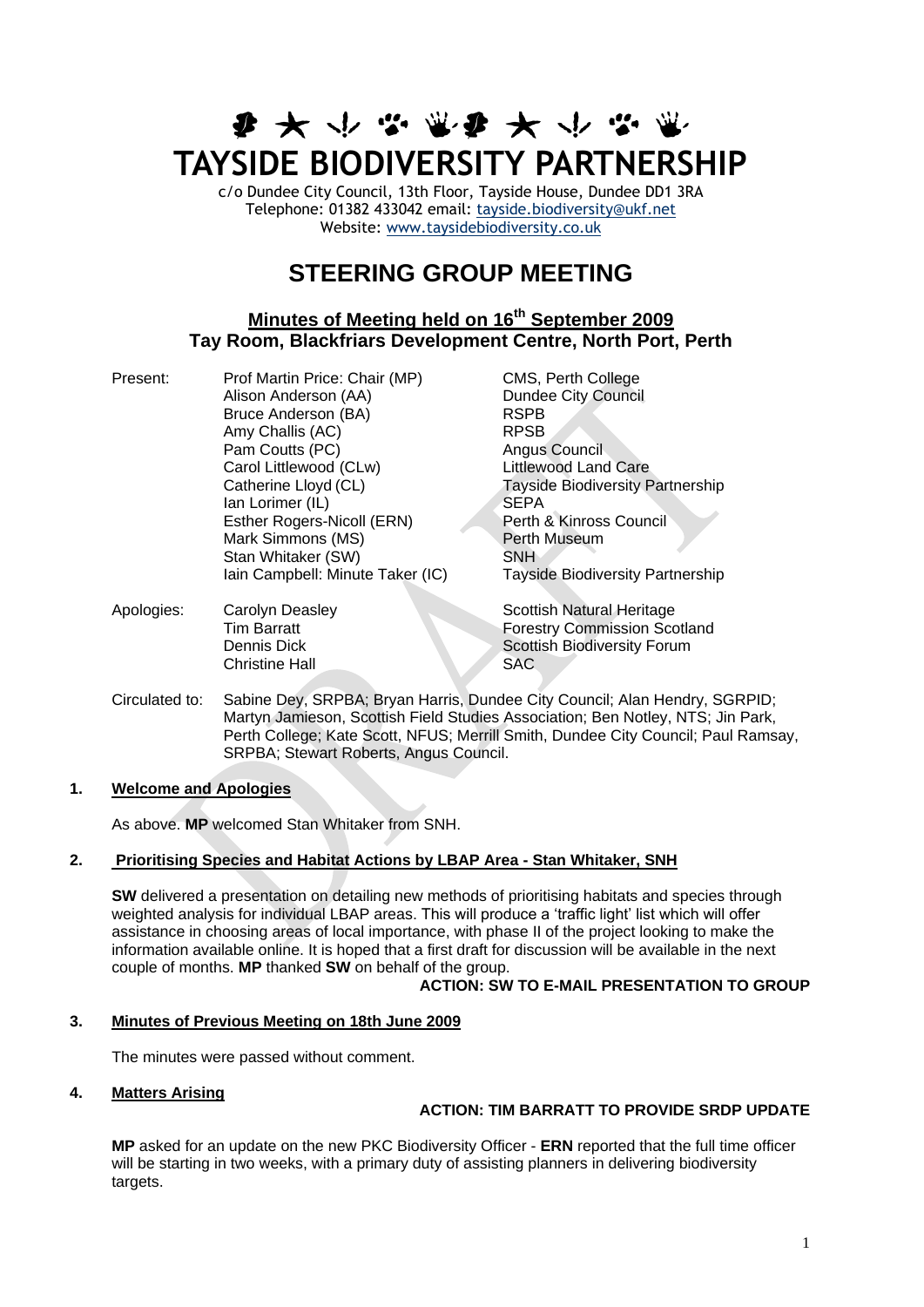#### **5. Priority Updates**

*Please see attached Progress Report for compiled updates, as provided by sub-group leaders prior to and during the meeting.*

#### **6. Tayside Biodiversity Festival 2010**

**CL** opened discussion on the 2010 festival - there are two Dundee University student placements, both showing a lot of interest. TBP has signed up to International Year of Biodiversity, which will open new paths of opportunity. There is quite a lot already moving forward, but input is needed from everyone. Funding is a major issue - £1500 has kept back, which will hopefully be matched by SITA, but the SITA money will not be available till later. **CL** further noted that the previously suggested Events Scotland funding application is not likely to be moving forward, due to its limit of a quarter of total funding. **PC** suggested looking into applying with time in kind funding considered - **MP** noted that student placements could count towards a lot, and additionally suggested exploratory letters to trusts emphasising the International Year of Biodiversity. **CL** will also be meeting SNH for funding regarding street theatre plans throughout Perth & Kinross (working with the Perth Youth Theatre and PKC).

There has been much interest from people who participated in the 2009 event, including photographer David Boag expressing interest in coming back - **CL** suggested that it would be good to have a funded wildlife photography day at Kindrogan for disabled / disadvantaged children. David Lampard is hoping to tie in the McManus Galleries reopening to a city-wide BioBlitz. Links to Perth 800 will allow for a large number of events, including one promoting Orchard 800 (it is proposed to plant 800 fruit trees as part of the Perth 800 celebrations in 2010). Forestry Commission Scotland is looking to be involved, with 50% funding from the Gannochy Trust hoped for. Pitlochry Plant Hunters Garden and Festival Theatre are also looking to get involved. Dundee Sensation is already considering how to link in to the Festival.

#### **ACTION: ALL TO CONTACT CL RE. FESTIVAL IDEAS**

#### **ACTION: CL TO SEND EXPLORATORY LETTERS TO TRUSTS**

#### **ACTION: CL TO SPEAK TO PETER SANDWELL RE. EVENTS SCOTLAND FUNDING**

#### **7. Website review**

**CL** reported on the updated TBP website and demonstrated it to the group, noting that while it is still a large website, the embedded Google search is a great help. The Planning Manual is online, and has received 100 hits already, while between January and August 2009 the site as a whole had 59,644 total session and 369,745 page hits. **AA** suggested looking into whether it was possible to know what was being searched for. Priority lists are currently outdated, but they will soon be brought up to date with relation to SNH lists and other sources; they will be reviewed with the LBAP during 2010.

The group discussed items for possible change **- CL** noted that the link to the ZOOM In2 project was not directed correctly, and **AA**, **MP**, **CLw**, **ERN** and **CL** discussed changes to the contacts list, including having it separately on the main dropdown bar, combining it and the partners listing including looking into making e-mail addresses for sub-group leaders available, and adding Perth College and Littlewood Land Care to the list. **CLw** noted that the Hedgerows and Treelines listing was incomplete, and suggested having action plan layout available on one page. **MP**, **ERN**, **IL** and **CLw** also suggested structuring the events by date, always displaying the next event, making the events continuous rather than split into 2009 and 2010, economising the links into only 'Next Event' and 'Calendar of Events', and making the events link more prominent on the page - potentially by switching it with the news section. **MP** additionally recommended a change of colour on the menu bars. **MS** suggested amalgamating some areas of the information dropdown, and limiting each dropdown to five or six items - **MP** recommended moving the photograph credits and glossary to the site map.

**MP** asked if the Benefits of Biodiversity to Tayside publication would be available on the public section of the website - **CL** confirmed that it would be, adding that while the annual reports have not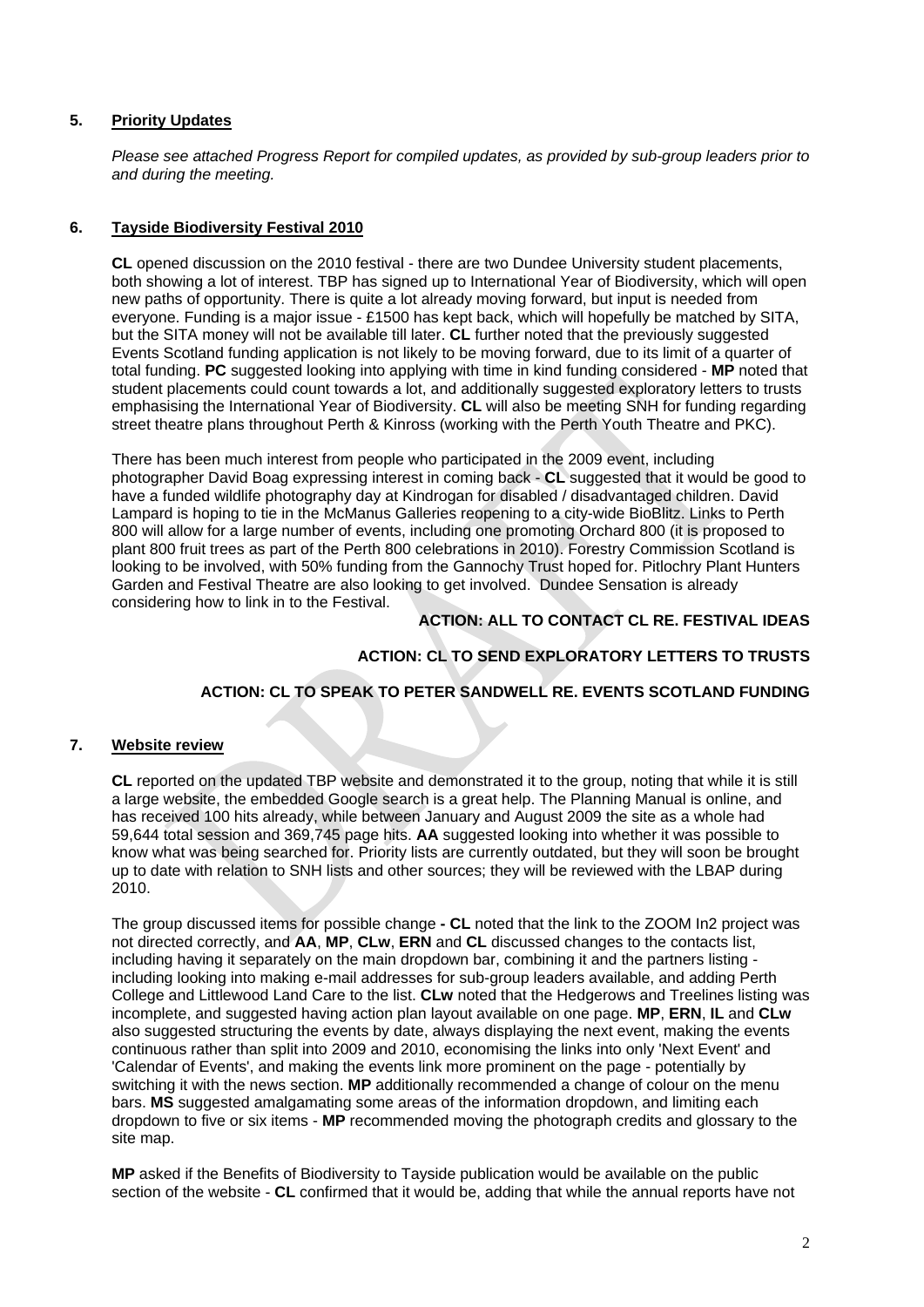previously been on the main site as they are primarily a "report to SNH" rather than a "report on the TBP". **MP** and **MS** suggested explaining that 'Tayside Recorders' involves recording biodiversity in Tayside. **CL** added that eventually the Recorders' Forum section will offer the opportunity to highlight different surveys. **CL** also asked that the group provide any comments by the end of the month, and earlier if possible, to allow the site to be ready for its official launch in November.

#### **ACTION: ALL TO PROVIDE WEBSITE COMMENTS BY END OF MONTH,**

#### **ACTION: CL TO CONTACT CLARE BAILEY RE. REQUESTS AND SUGGESTIONS**

As MP is not available on 2 November, the launch of the reviewed website has been delayed until 9 November (2pm photocall at the Wellgate Library, Dundee); Steering Group members will be welcome to attend. CL confirmed that Ambar Varela, the Venezulan student who has been assisting the webmaster, also helped book a series of library displays across Tayside, starting with the launch in Dundee in November and continuing until March 2010.

It is proposed to print a series of full colour bookmarks (at a total cost of c£500) to publicise the different aspects of the website. CL asked if Steering Group members could contribute £50-£100 towards these costs as the SITA TBAP Promotions Funds is now depleted until 2010. Sufficient copies of the bookmark would be printed so that the surplus could be used during the Biodiversity Festival next May.

### **ACTION: ALL TO LOOK INTO POTENTIAL CONTRIBUTION FOR BOOKMARKS AND LET CL KNOW ASAP**

#### **8. Funding - SITA Tayside Biodiversity Action Fund**

**CL** reported that all funding from this year has been used, but that there will be another £100,000 next year. Steps are being taken to be stricter regarding the use of awarded monies, ensuring that it is used in good time.

#### **9. Way Forward for Partnership 2010 and Beyond**

**CL** reported on the Benefits of Biodiversity to Tayside report, noting that she would add SITA funds details and return the report to **MP**. **ERN** added that PKC would be going to committee on the 4th of November, **PC** adding that Angus Council's date was the 27th of October, while **AA** recommended speaking to Bryan Harris regarding Dundee's date. **MP** recommended sending the report to Roseanna Cunningham and all local MSPs, as no other partnerships have produced anything similar. **PC** added that it could be worth sending to Chief Executives, from **MP** in the capacity of chair - **MP** agreed to this, and recommended also delivering copies to MPs and SITA.

#### **ACTION: CL TO UPDATE SITA FUNDS DETAILS ON REPORT AND FORWARD TO MP**

#### **ACTION: MP TO CIRCULATE TO MSPS, ROSEANNA CUNNINGHAM, CHIEF EXECUTIVES**

#### **10. Finance**

**CL** distributed the financial report from Bryan Harris, reporting that individual sub-group listings are now available, but that money left over from previous years has not been assigned to specific groups. **AA** pointed to inconsistencies in the Urban sub-group column; **CL** noted that she would look into where the Sustain Dundee funding is being held, and try to get more information on individual budgets. **MP** added that sub-group funds information needs to be clarified. **PC** recommended asking someone from Dundee City Council's finance department to attend the next Management Team meeting - **MP** suggested asking Bryan Harris if a DCC person was more likely to attend a meeting held in Dundee. **MP** summarised the problems, noting that there are inconsistencies, areas of income, including ZOOM In2 funding income from the local authorities, not shown, carry over not detailed, and other local authority payments lumped together.

#### **ACTION: MP TO CONTACT BRYAN HARRIS TO HAVE NEXT MANAGEMENT TEAM MEETING IN DUNDEE TO ACCOMMODATE DCC FINANCE**